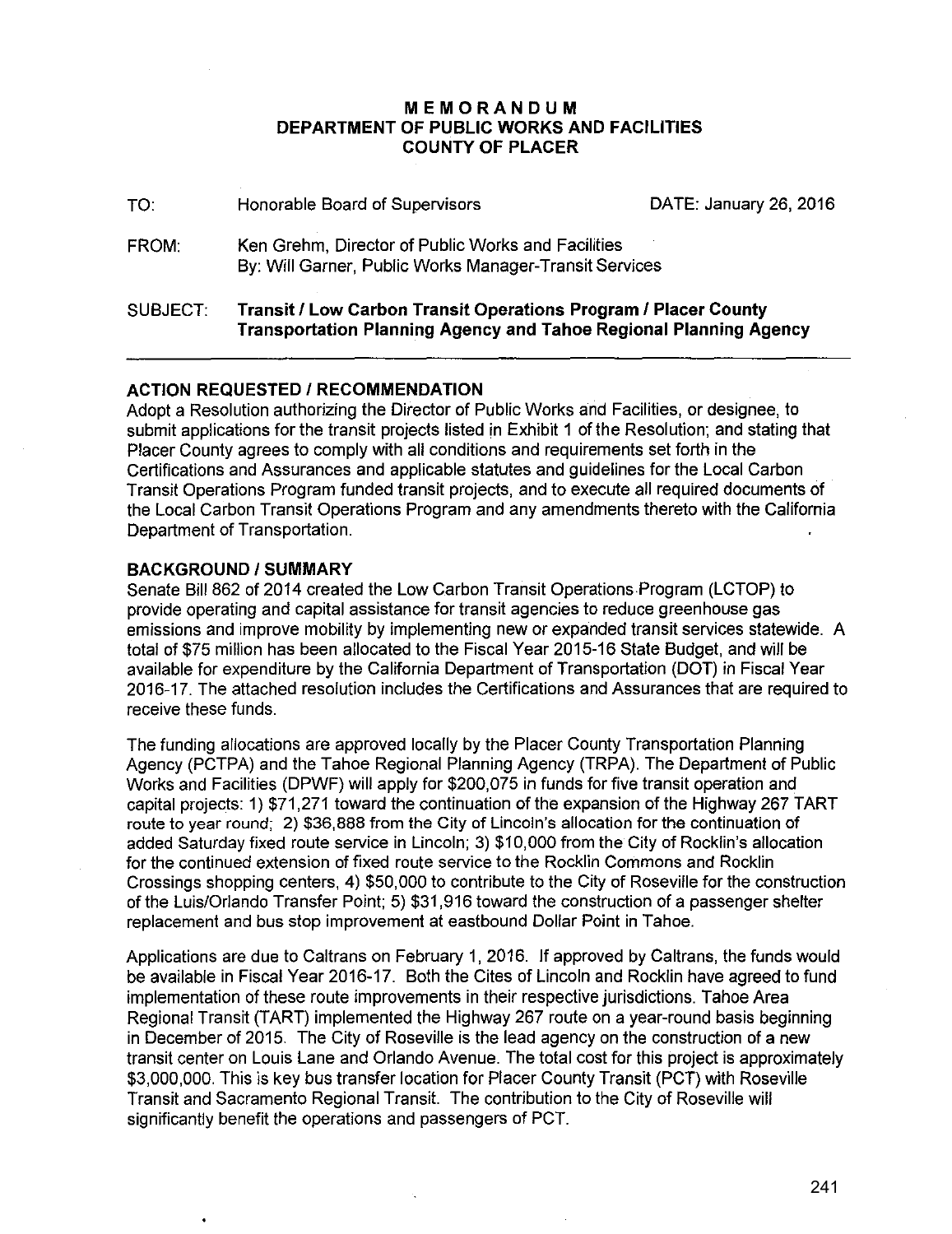Low Carbon Transit Operations Program January 26, 2016 Page 2

#### **ENVIRONMENTAL**

The projects are statutorily exempt from CEQA pursuant to section 21080(b)(10}, as it is a project to provide passenger service. The City of Roseville completed environmental clearance for the Louis/Orlando Transfer Point.

#### **FISCAL IMPACT**

These funds will be available in Fiscal Year 2016-17. All of the County transit services proposed for funding have been included in the Fiscal Year 2015-16 Final Budget and have been implemented. The Dollar Point bus stop improvement will be included in the proposed FY 2016- 17 projects budget. The contribution to the City of Roseville will be allocated directly to the City by PCTPA. The new LCTOP funds will be included in the proposed Fiscal Year 2016-17 Budget.

Attachment 1-Resolution w/Exhibit 1 & LCTOP Certifications and Assurances

T:IDPW\Transportationltransprt\2016 BOS Memos\LCTOP Funds 2016\LCTOP Funds 2016.docx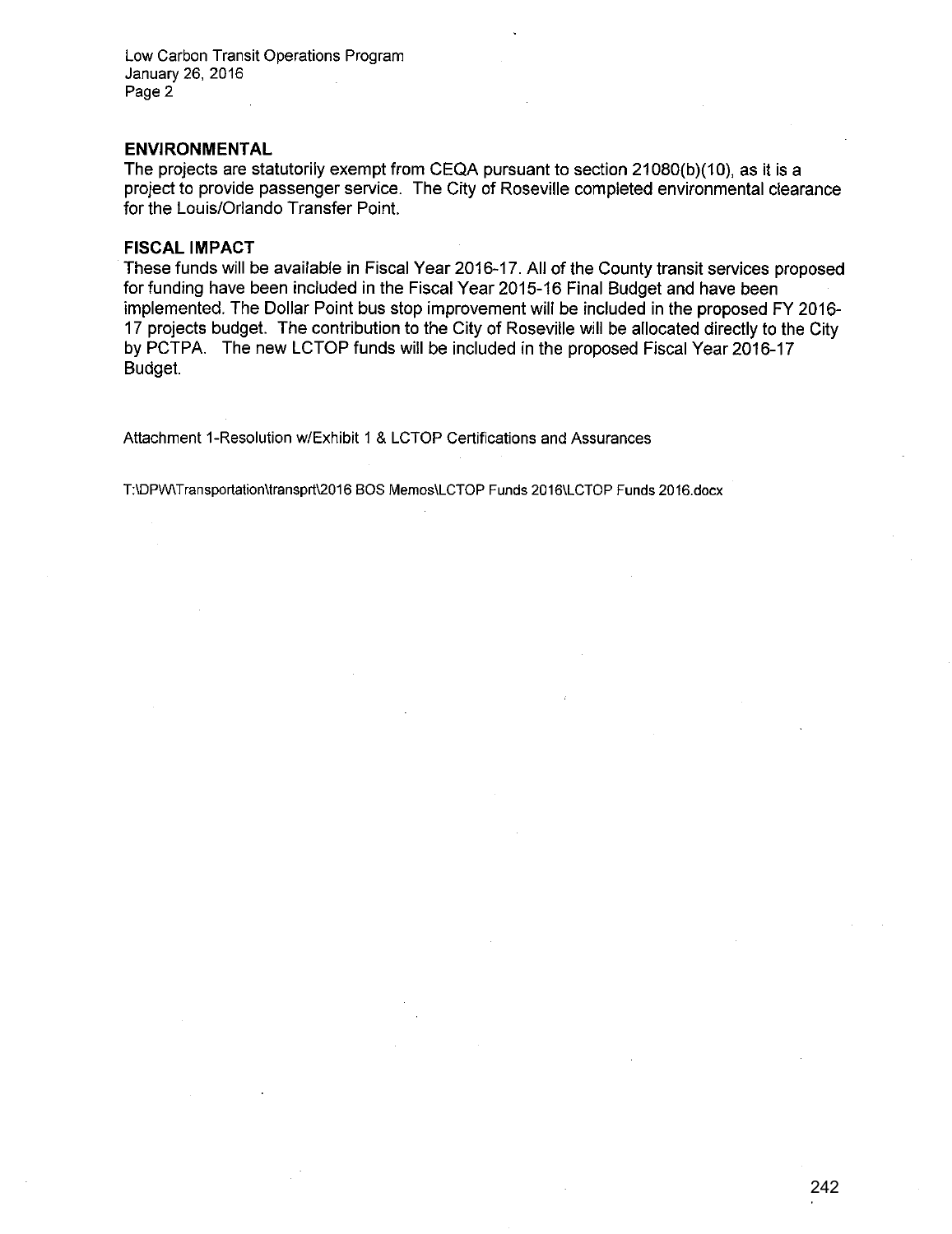# **Before the Board of Supervisors County of Placer, State of California**

In the matter of: A Resolution stating that Placer County  $R$ esol. No: agrees to comply with all conditions and requirements set forth in the Certifications and Assurances and applicable statutes and guidelines for LCTOP funded transit projects and authorizing the Director of Public Works and Facilities to execute all required documents of the LCTOP program and any amendments thereto with the California Department of Transportation, and to submit applications for the projects listed in Exhibit 1.

The following RESOLUTION was duly passed by the Board of Supervisors of the County of

Placer at a regular meeting held \_\_\_\_\_\_\_\_\_\_\_\_\_\_\_\_\_\_\_\_\_\_\_\_\_\_\_\_\_\_, by the following vote on roll

call:

Ayes:

Noes:

Absent:

Signed and approved by me after its passage

Clerk of said Board

Attest: Chair, Board of Supervisors

**WHEREAS,** Placer County is an eligible project sponsor and may receive state funding from the Low Carbon Transit Operations Program (LCTOP) now or sometime in the future for transit projects; and

**WHEREAS,** the statutes related to state-funded transit projects require a local or regional implementing agency to abide by various regulations; and

**WHEREAS,** Senate Bill 862 (2014) named the California Department of Transportation as the administrative agency for the LCTOP; and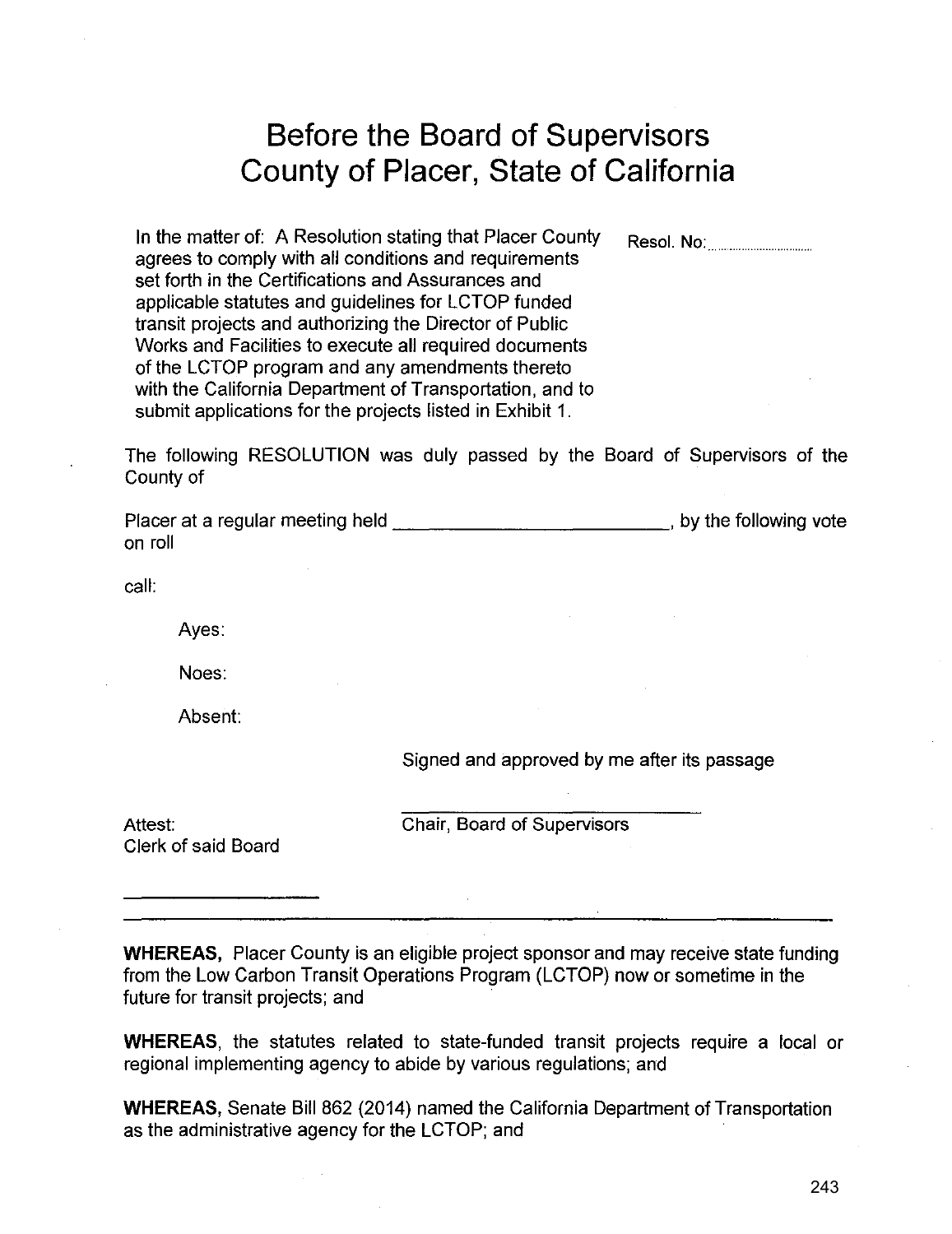**WHEREAS**, the California Department of Transportation has developed guidelines for the purpose of administering and distributing LCTOP funds to eligible project sponsors (local agencies); and

**WHEREAS,** Placer County wishes to delegate authorization to execute these documents and any amendments thereto to the Director of Public Works and Facilities.

**NOW, THEREFORE, BE IT RESOLVED** by the Board of Supervisors of the County of Placer, State of California, that Placer County agrees to comply with all conditions and requirements set forth in the Certifications and Assurances to this Resolution and applicable statutes, regulations and guidelines for all LCTOP funded transit projects;

**NOW, THEREFORE, BE IT FURTHER RESOLVED** that the Director of Public Works and Facilities be authorized to execute all required documents of the LCTOP program and any amendments thereto with the California Department of Transportation;

**NOW,** BE IT **FURTHER RESOLVED AND ORDERED** that the Director of Public Works and Facilities is authorized to submit applications for LCTOP funds for the projects listed on Exhibit 1 to this Resolution.

Attachments: Exhibit 1 & LCTOP Certifications and Assurances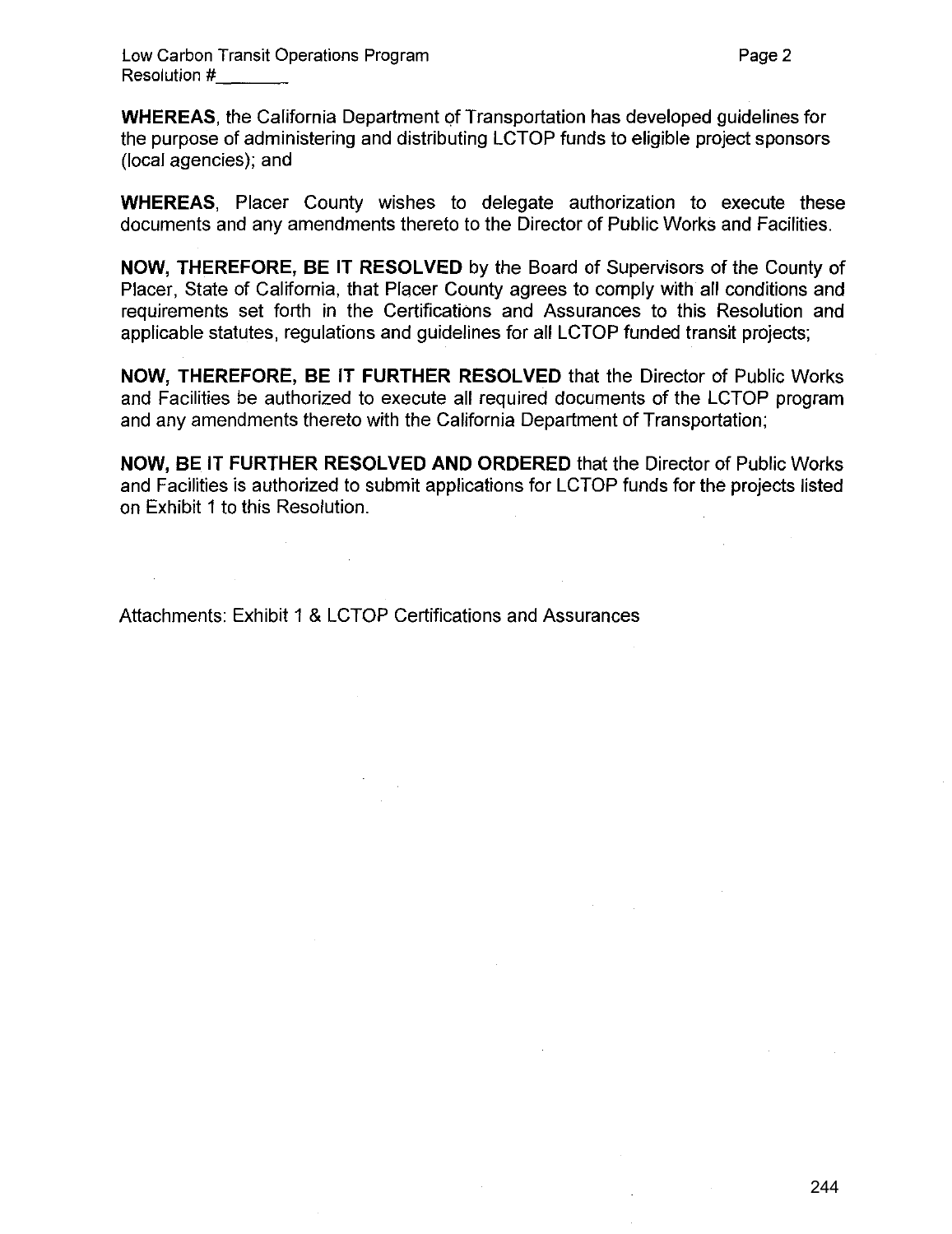### **Exhibit 1**

Low Carbon Transit Operations Program (LCTOP) Projects to be submitted by Placer County from FY 2015-16 Allocation

- 1) Implementation of Year-Round Highway 267 Service on Tahoe Area Regional Transit in Fiscal Year 2016-17 - \$71,271 in LCTOP funds
- 2) Implementation of Saturday Fixed Route Service in Lincoln by Placer County Transit in Fiscal Year 2016-1.7- \$36,888 in LCTOP funds
- 3) Expansion of Placer County Transit route service to Rocklin Commons and Rocklin Crossings commercial centers in Fiscal Year 2016-17-\$10,000 in LCTOP funds
- 4) Contribution to the City of Roseville Louis/Orlando Transfer Point in Fiscal Year 2016-17- \$50,000 in LCTOP funds
- 5) Construction of Bus Stop Improvements at the Dollar Point bus stop in Fiscal Year 2016-17-\$31,916

 $\overline{\phantom{a}}$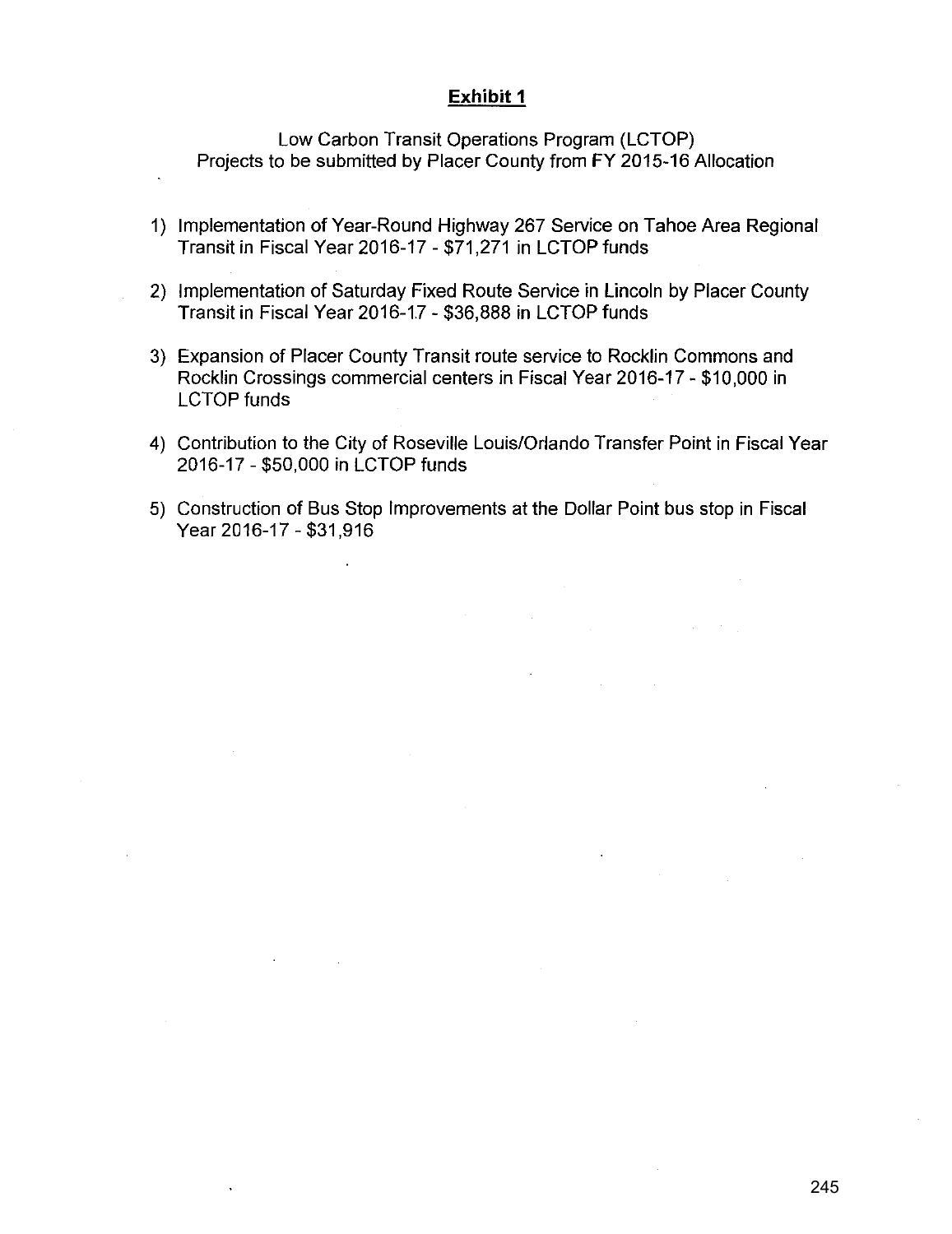

# **Low Carbon Transit Operations Program (LCTOP)**

# **Certifications and Assurances**

**Project Sponsor: Agency Name:**  $\frac{1}{2}$  **Agency Name:**  $\frac{1}{2}$  **Agency Name:**  $\frac{1}{2}$  **Agency Name:**  $\frac{1}{2}$  **Agency Name:**  $\frac{1}{2}$  **Agency Name:**  $\frac{1}{2}$  **Agency Name:**  $\frac{1}{2}$  **Agency Name:**  $\frac{1}{2}$  **Agency Name:**  $\frac{1}{2$ 

**Effective Date of this Document:** 

The California Department of Transportation (Department) has adopted the following certifications and assurances for the Low Carbon Transit Operations Program. As a condition of the receipt of LCTOP funds, project sponsors (both Project Lead and Contributing Sponsors) must comply with these terms and conditions.

### **A. General**

- (I) The project sponsor agrees to abide by the current LCTOP Guidelines and applicable legal requirements.
- (2) The project sponsor must submit to the Department a signed Authorized Agent form designating the representative who can submit documents on behalf of the project sponsor and a copy of the board resolution appointing the Authorized Agent.

### **B. Project Administration**

- (I) The project lead certifies that required environmental documentation is complete before requesting an allocation ofLCTOP funds. The project lead assures that projects approved for LCTOP funding comply with Public Resources Code § 21100 and § 21150.
- (2) The project lead certifies that when LCTOP funds are used for a transit capital project, that the project will be completed and remain in operation for its useful life.
- (3) The project lead certifies that it has the legal, financial, and technical capacity to carry out the project, including the safety and security aspects of that project.
- (4) The project lead certifies that they will notify the Department of pending litigation, dispute, or negative audit findings related to the project, before receiving an allocation of funds.
- (5) The project lead must maintain satisfactory continuing control over the use of project equipment and facilities and will adequately maintain project equipment and facilities for the useful life of the project.
- (6) Any interest the project lead earns on LCTOP funds must be used only on approved LCTOP projects.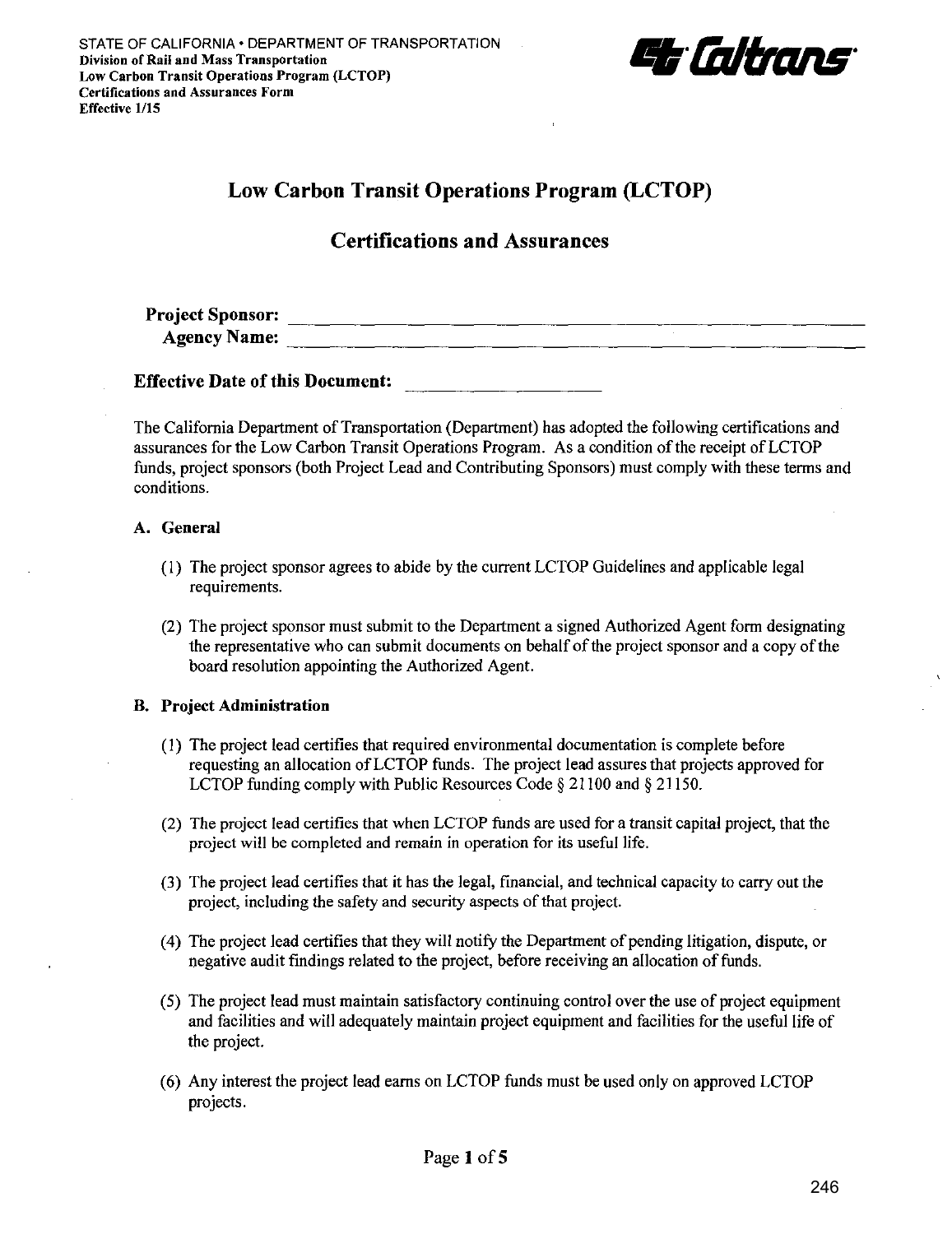

- (7) The project lead must notify the Department of any changes to the approved project with a Corrective Action Plan (CAP).
- (8) Under extraordinary circumstances, a project lead may terminate a project prior to completion. In the event the project lead terminates a project prior to completion, the project lead must (I) contact the Department in writing and follow-up with a phone call verifying receipt of such notice; (2) pursuant to verification, submit a final report indicating the reason for the termination and demonstrating the expended funds were used on the intended purpose; (3) submit a request to reassign the funds to a new project within 180 days of termination.
- (9) Funds must be encumbered and liquidated within the time allowed.

### C. **Reporting**

- (I) The project lead must submit the following LCTOP reports:
	- a. Semi-Annual Progress Reports by February  $15<sup>th</sup>$  and August  $15<sup>th</sup>$  each year.
	- b. A Final Report within six months of project completion.
	- c. The annual audit required under the Transportation Development Act (TDA), to verify receipt and appropriate expenditure ofLCTOP funds. A copy of the audit report must be submitted to the Department within six months of the close of the year (December 31) each year in which LCTOP funds have been received or expended.
- (2) Other Reporting Requirements: ARAB is developing funding guidelines that will include reporting requirements for all State agencies that receive appropriations from the Greenhouse Gas Reduction Fund. Caltrans and project sponsors will need to submit reporting information in accordance with ARAB's funding guidelines, including reporting on greenhouse gas reductions and benefits to disadvantaged communities.

### **D.** Cost **Principles**

- (I) The project lead agrees to comply with Title 2 of the Code of Federal Regulations 225 (2 CFR 225), Cost Principles for State and Local Government, and 49 CFR, Part 18, Uniform Administrative Requirements for Grants and Cooperative Agreements to State and Local Governments.
- (2) The project lead agrees, and will assure that its contractors and subcontractors will be obligated to agree, that:
	- a. Contract Cost Principles and Procedures, 48 CFR, Federal Acquisition Regulations System, Chapter I, Part 31, et seq., shall be used to determine the allowability of individual project cost items and
	- b. those parties shall comply with Federal administrative procedures in accordance with 49 CFR, Part 18, Uniform Administrative Requirements for Grants and Cooperative Agreements to State and Local Governments. Every sub-recipient receiving LCTOP funds as a contractor or sub-contractor shall comply with Federal administrative procedures in accordance with 49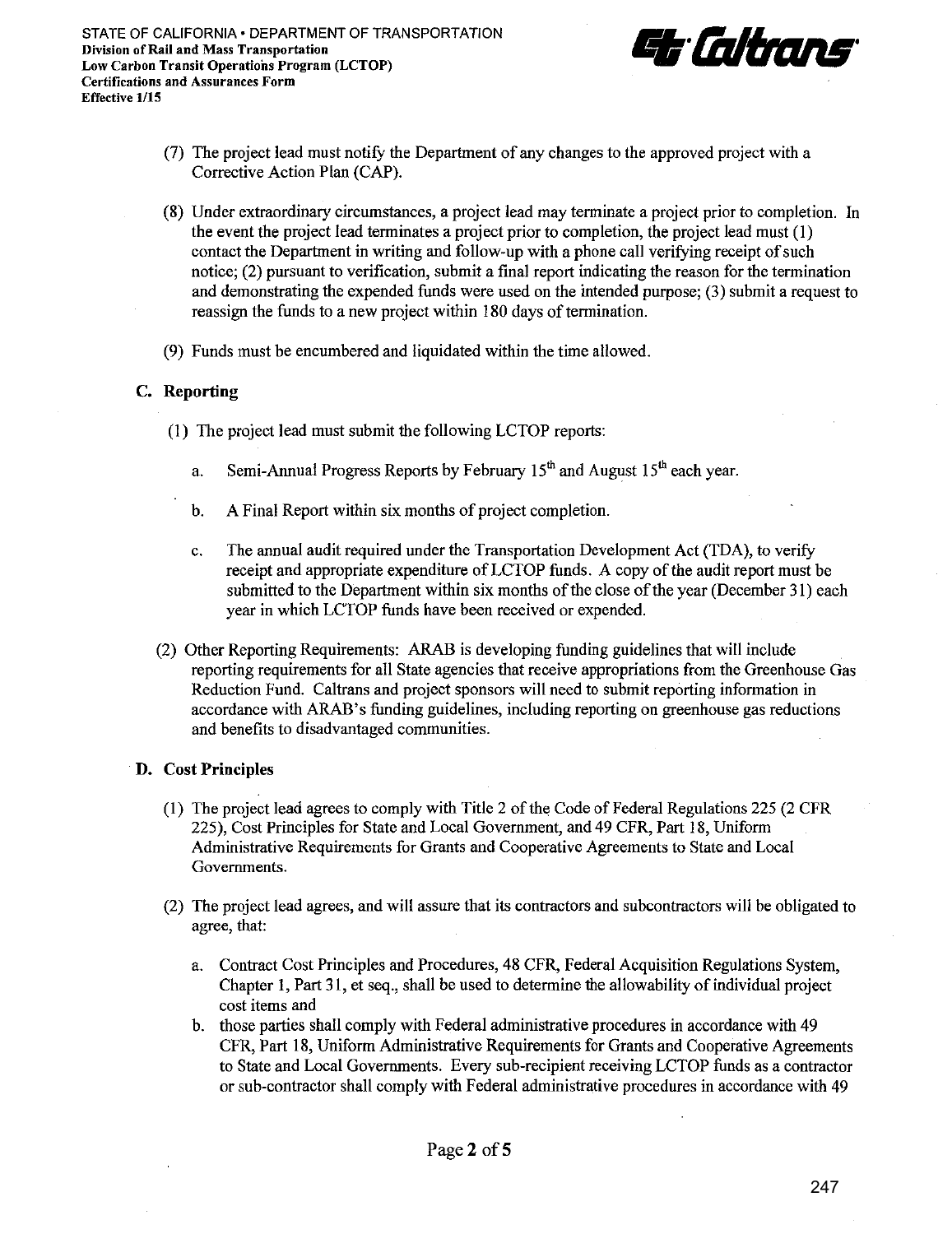

CFR, Part 18, Uniform Administrative Requirements for Grants and Cooperative Agreements to State and Local Governments.

(3) Any project cost for which the project lead has received funds that are determined by subsequent audit to be unallowable under 2 CFR 225, 48 CFR, Chapter I, Part 31 or 49 CFR, Part 18, are subject to repayment by the project lead to the State of California (State). All projects must reduce greenhouse gas emissions, as required under Public Resources Code section 75230, and any project that fails to reduce greenhouse gases shall also have its project costs submit to repayment by the project lead to the State. Should the project lead fail to reimburse moneys due to the State within thirty (30) days of demand, or within such other period as may be agreed in writing between the Parties hereto, the State is authorized *to* intercept and withhold future payments due the project lead from the State or any third-party source, including but not limited to, the State Treasurer and the State Controller.

#### **E. Record Retention**

- (I) The project lead agrees, and will assure that its contractors and subcontractors shall establish and maintain an accounting system and records that properly accumulate and segregate incurred project costs and matching funds by line item for the project. The accounting system ofthe project lead, its contractors and all subcontractors shall conform *to* Generally Accepted Accounting Principles (GAAP), enable the determination of incurred costs at interim points of completion, and provide support for reimbursement payment vouchers or invoices. All accounting records and other supporting papers of the project lead, its contractors and subcontractors connected with LCTOP funding shall be maintained for a minimum of three (3) years from the date of final payment and shall be held open to inspection, copying, and audit by representatives of the State and the California State Auditor. Copies thereof will be furnished by the project lead, its contractors, and subcontractors upon receipt of any request made by the State or its agents. In conducting an audit of the costs claimed, the State will rely to the maximum extent possible on any prior audit of the project lead pursuant to the provisions of federal and State law. In the absence of such an audit, any acceptable audit work performed by the project lead's external and internal auditors may be relied upon and used by the State when planning and conducting additional audits.
- (2) For the purpose of determining compliance with Title 21, California Code of Regulations, Section 2500 et seq., when applicable, and other matters connected with the performance of the project lead's contracts with third parties pursuant to Government Code§ 8546.7, the project sponsor, its contractors and subcontractors and the State shall each maintain and make available for inspection all books, documents, papers, accounting records, and other evidence pertaining to the performance of such contracts, including, but not limited to, the costs of administering those various contracts. All of the above referenced parties shall make such materials available at their respective offices at all reasonable times during the entire project period and for three (3) years from the date of final payment. The State, the California State Auditor, or any duly authorized representative of the State, shall each have access to any books, records, and documents that are pertinent to a project for audits, examinations, excerpts, and transactions, and the project lead shall furnish copies thereof if requested.
- (3) The project lead, its contractors and subcontractors will permit access to all records of employment, employment advertisements, employment application forms, and other pertinent data and records by the State Fair Employment Practices and Housing Commission, or any other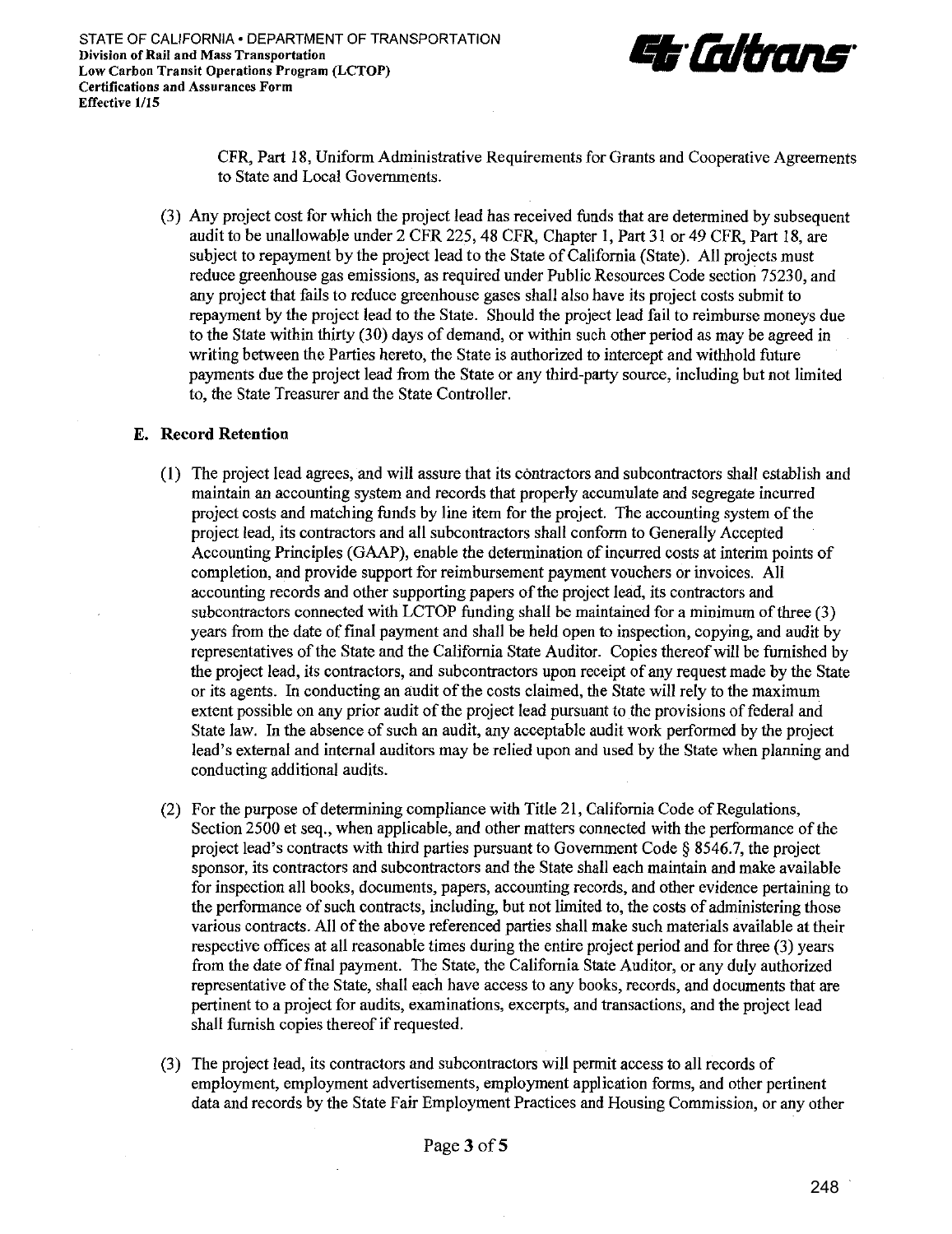

agency of the State of California designated by the State, for the purpose of any investigation to ascertain compliance with this document.

### **F. Special Situations**

The Department may perform an audit and/or request detailed project information of the project sponsor's LCTOP funded projects at the Department's discretion at any time prior to the completion of the LCTOP.

 $\lambda$ 

I certify all of these conditions will be met.

AUTHORIZING OFFICER, Title Unit/Department/Agency